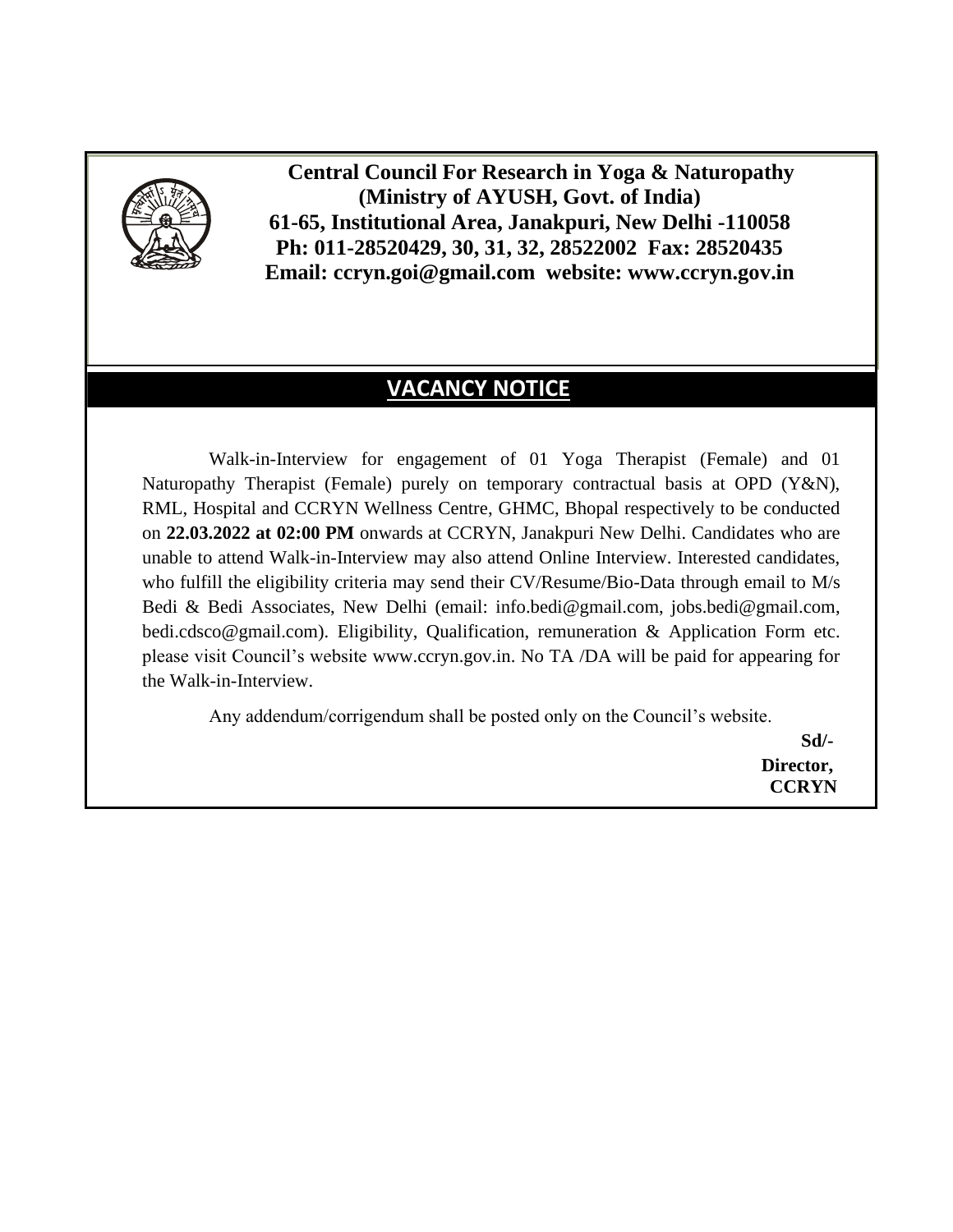#### **CENTRAL COUNCIL FOR RESEACH IN YOGA & NATUROATHY**

| S.<br>No. | Name of the<br><b>Position</b>         | Nos. | Qualification                                                                                                                                                   | <b>Experience</b>                                                                                                                                                 | <b>Consolidated</b><br>remuneration    |
|-----------|----------------------------------------|------|-----------------------------------------------------------------------------------------------------------------------------------------------------------------|-------------------------------------------------------------------------------------------------------------------------------------------------------------------|----------------------------------------|
| 1.        | Yoga<br><b>Therapist</b>               | 01   | Regular PG Degree in Yoga /<br>Regular Degree in Yoga from<br>a recognized University. OR                                                                       | <b>Nil</b>                                                                                                                                                        | (Per month)<br>$30,000/-$<br>per month |
|           |                                        |      | from<br>Degree<br>Any<br>a<br>recognized University<br>and<br>one year regular Diploma in<br>Yoga from a recognized<br>University or an Institute of<br>repute. | 05<br>(Five)<br>years<br>professional experience.                                                                                                                 |                                        |
| 2.        | <b>Naturopathy</b><br><b>Therapist</b> | 01   | Regular NDNYT of 2 years<br>duration. OR<br>Regular Treatment Assistant<br>Training Course (TATC) of<br>minimum 1 year duration. OR                             | Nil<br>2 (Two) years working<br>experience<br>in<br>Naturopathy<br>Centre/Hospital.                                                                               | $20,000/$ -<br>per month               |
|           |                                        |      | $10+2$ pass with minimum 1<br>year Diploma in Naturopathy<br><b>OR</b><br>$10+2$ pass                                                                           | 03 (Three) years working<br>experience<br>in<br>Naturopathy<br>Centre/Hospital.<br>05 (Five) years working<br>experience<br>in<br>Naturopathy<br>Centre/Hospital. |                                        |

#### **VACANCY NOTICE**

#### **General Conditions:-**

- 1. Only female candidates may apply.
- 2. The engagement shall be on purely temporary contractual basis and initially for a period of one year which may be extended for further period on performance basis.
- 3. They have no right to claim for regularization of his/her services in any circumstances.
- 4. Applicants who attend walk-in-interview should also come with self attested copies of the **Application form**, Bio-data along with original certificate, experience certificate etc. with a set of photocopies and two passport size recent photographs.
- 5. Candidates should send their self attested documents **on or before 19.03.2022 upto 02:00PM to M/s Bedi & Bedi Associates, New Delhi** (email: info.bedi@gmail.com, jobs.bedi@gmail.com, bedi.cdsco@gmail.com).
- 6. The candidate selected for the posts will be required to work under Central Council for Research in Yoga & Naturopathy, Janakpuri, New Delhi.
- 7. No TA/DA will be paid for attending the interview.
- 8. The Council shall reserve the right not to fill up the posts advertised without assigning any reason.
- 9. All candidates appearing for walk-in-interview must follow all Covid-19 protocols (wearing mask and maintaining social distancing).

**==========**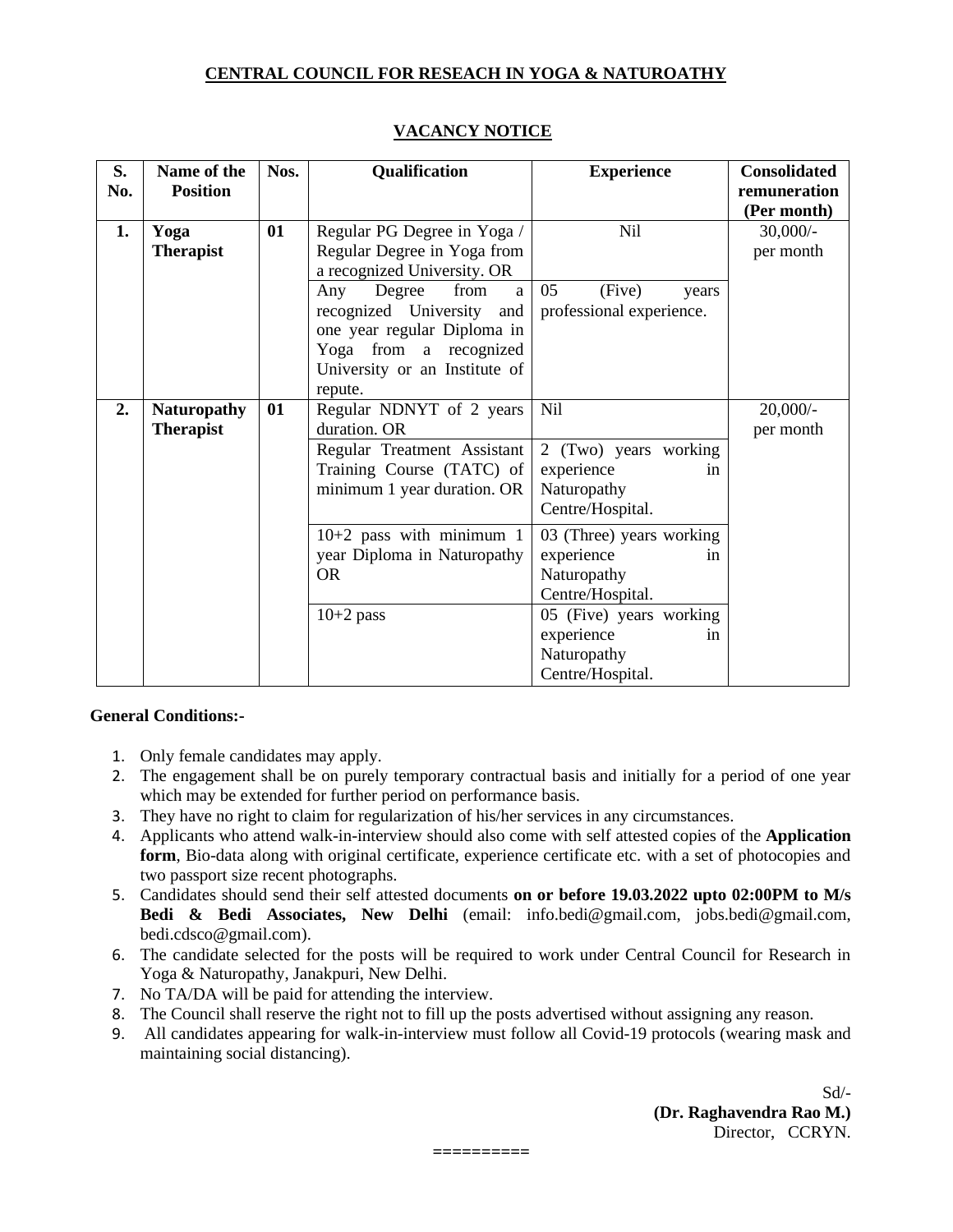**Central Council for Research in Yoga & Naturopathy**

61-65, Institutional Area, Janakpuri, New Delhi- 110058

### **(FILL IN CAPITAL LETTERS & SIGN ALL PAGES)**

Affix one passport size recent photo

2. Whether belongs to SC/ST/OBC/Gen category

3. Date of Birth (as recorded in the enclosed attested copy of Matriculation or equivalent certificate)



- 4. Gender: Only female candidates may apply.
- 5. Name: (in Block Capital letters) (as in matriculation or equivalent certificate)

#### 6. Father's / Husband's Name:

1. Post applied for:

- 7. Telephone Number (with STD Code) Landline:…………………………….……....…….…Mobile………...…..……….…….……
- 8. Email-ID: …………………………………………………………………..………………....
- 9. Address for communication:

| City<br>State/UT |  |  |  |  |  |  | <b>PIN</b> |  |  |  |  |
|------------------|--|--|--|--|--|--|------------|--|--|--|--|
|                  |  |  |  |  |  |  |            |  |  |  |  |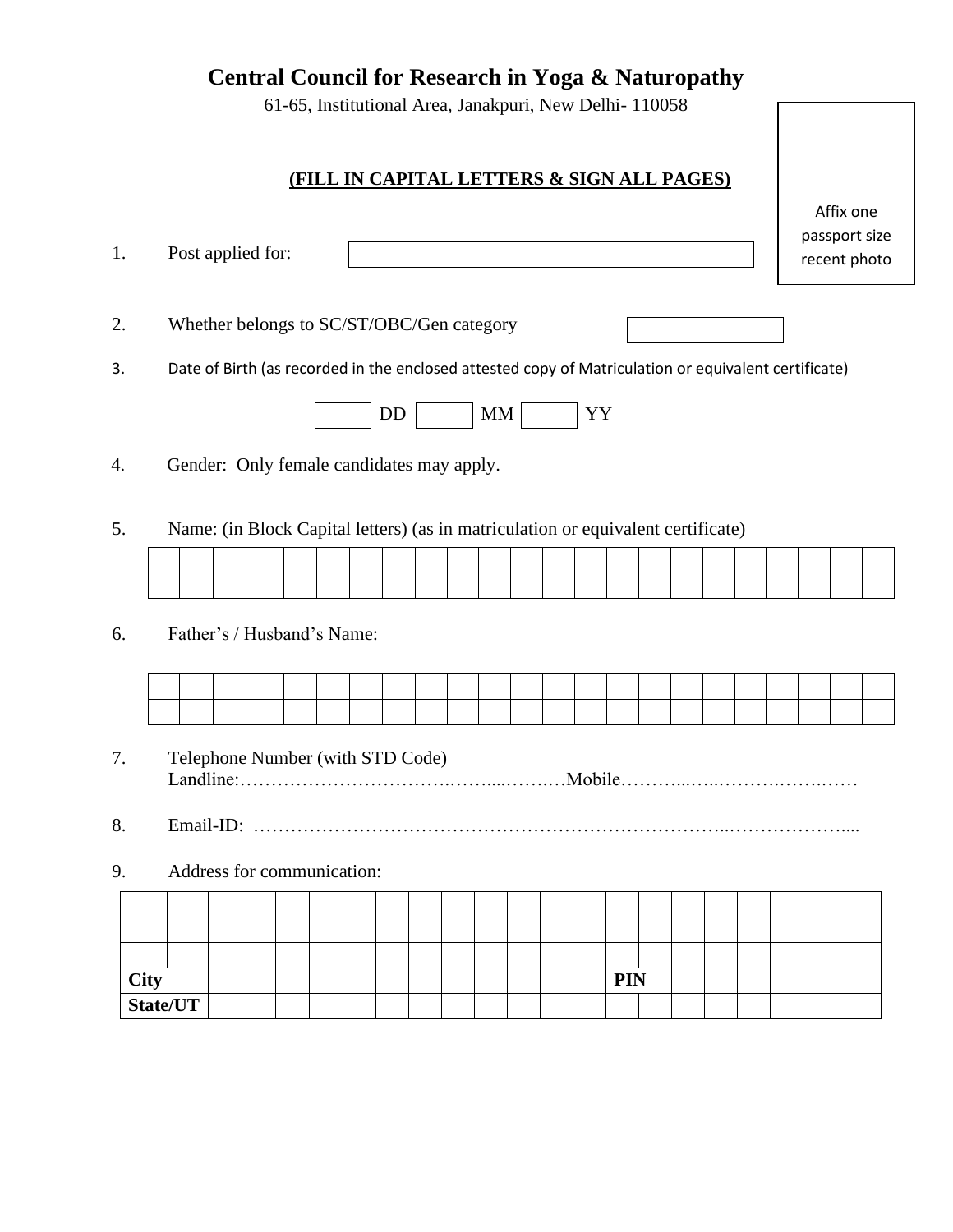### 10. Permanent Address

| <b>City</b> |  |  |  |  |  |  | <b>PIN</b> |  |  |  |  |
|-------------|--|--|--|--|--|--|------------|--|--|--|--|
| State/UT    |  |  |  |  |  |  |            |  |  |  |  |

11. Nationality:

# 12. Educational Qualification(Enclose self attested copies of certificates)

| S.<br>No.        | Name of<br>Academic/<br><b>Professional</b><br>Degree/Diploma | <b>Discipline</b> | <b>Main</b><br><b>Subjects</b> | Name of the<br>University/<br><b>Board</b> | <b>Year of</b><br><b>Passing</b> | % of<br>marks<br>obtained | <b>Remarks if</b><br>any |
|------------------|---------------------------------------------------------------|-------------------|--------------------------------|--------------------------------------------|----------------------------------|---------------------------|--------------------------|
| 1.               |                                                               |                   |                                |                                            |                                  |                           |                          |
| 2.               |                                                               |                   |                                |                                            |                                  |                           |                          |
| 3.               |                                                               |                   |                                |                                            |                                  |                           |                          |
| $\overline{4}$ . |                                                               |                   |                                |                                            |                                  |                           |                          |
| 5.               |                                                               |                   |                                |                                            |                                  |                           |                          |

# 13. **Experience starting from the latest**

| S.  | <b>Name and Address of</b> | Post held |             | <b>Period</b>  | <b>Remarks</b> |  |  |
|-----|----------------------------|-----------|-------------|----------------|----------------|--|--|
| No. | the Employer               |           | <b>From</b> | T <sub>o</sub> | if any         |  |  |
| 1.  |                            |           |             |                |                |  |  |
|     |                            |           |             |                |                |  |  |
|     |                            |           |             |                |                |  |  |
| 2.  |                            |           |             |                |                |  |  |
|     |                            |           |             |                |                |  |  |
|     |                            |           |             |                |                |  |  |